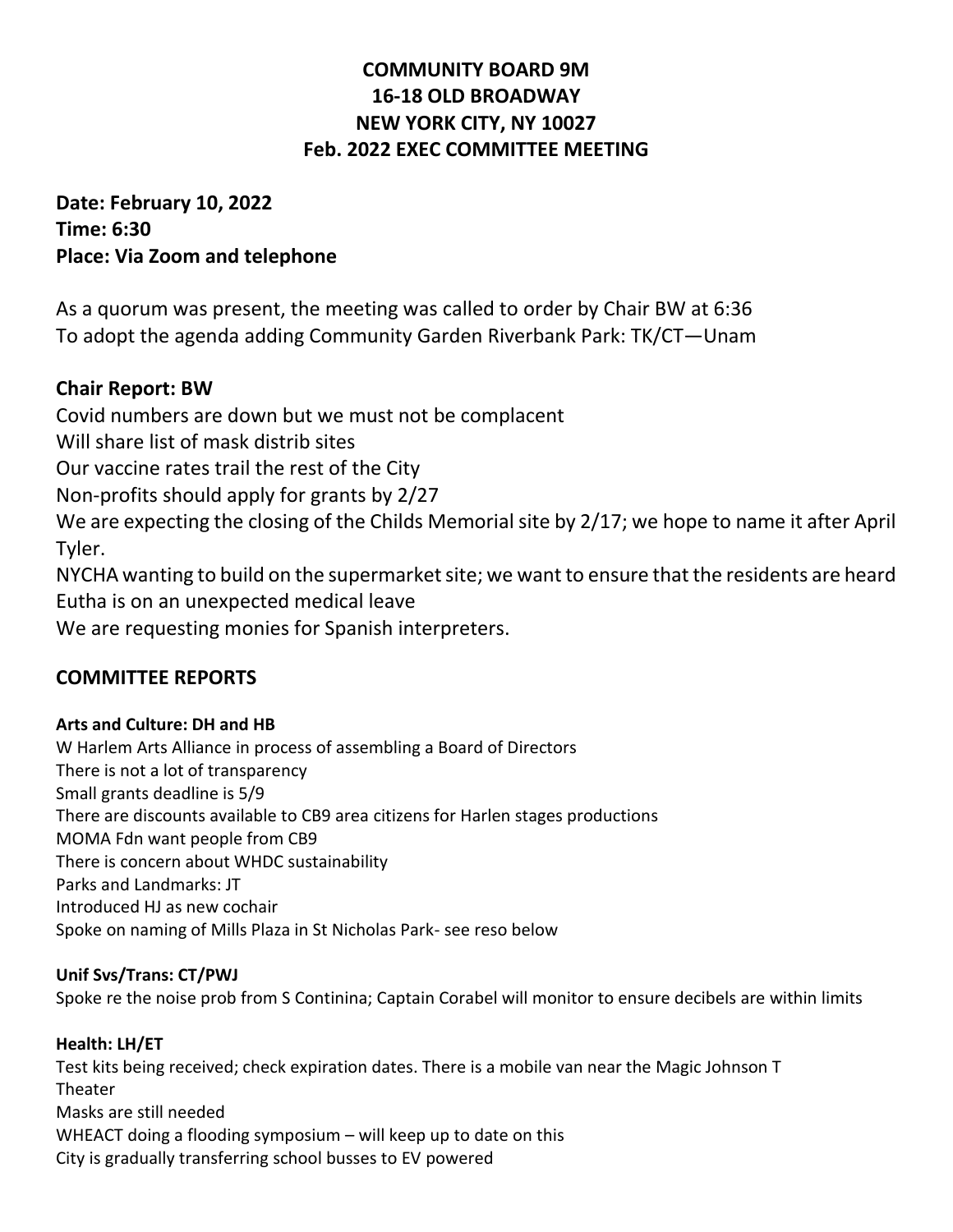#### **Housing: SM**

Had a meeting with NYCHA –it was a positive first step Re Fairway site: C U will listen to our thoughts We want to learn more re land trusts

#### **Youth / Ed / Libraries: DB/SW**

Several WHDC grantees attended and participated Construction youth mentorship has evolved into a 9-month program

#### **Eco Dev: J**

Want to reach out to MC Some WHDC grantees attended and participated Small business grants still available Very interested in the Fairway site We need a business directory; interns could gather the data

#### **LGBTQ; JMG**

The task force is interested in the district needs statement and the ability to raise capital for a living space for Housing Neighbors with Dignity [for youth and elders]

#### **Strategic Planning: VE**

Given the short staffing we can use help. Wants Z Ramadan to come back

#### **Cannabis Taskforce: MHC**

We want to involve all those with interest- we will try to work out a mutually time slot.

#### **Action Items for the Gen BD**

**Sushi: all the noise probs date from 2020;** #30 had no objection to the renewal of any of the following ones SM/LH: unam consent to put on agenda

#### **Blue Restaurant [the old Seraphina] SM/AC: unam consent to put on agenda**

**Florence Mills naming** JT/MC: unam consent to put on agenda

**To adopt Jan minutes: CT/VE,** Unam with TK abstaining for cause

#### **To assemble Ad Hoc Rules and Ethics Committee**

#### **TK reappointed Parliamentarian**

**Community Associate position:** search committee consisting of CT, IP, SP and PWJ; first task is to do a job description and then oversee the hiring.

**RE internships:** BW stated that there was some funding for it.